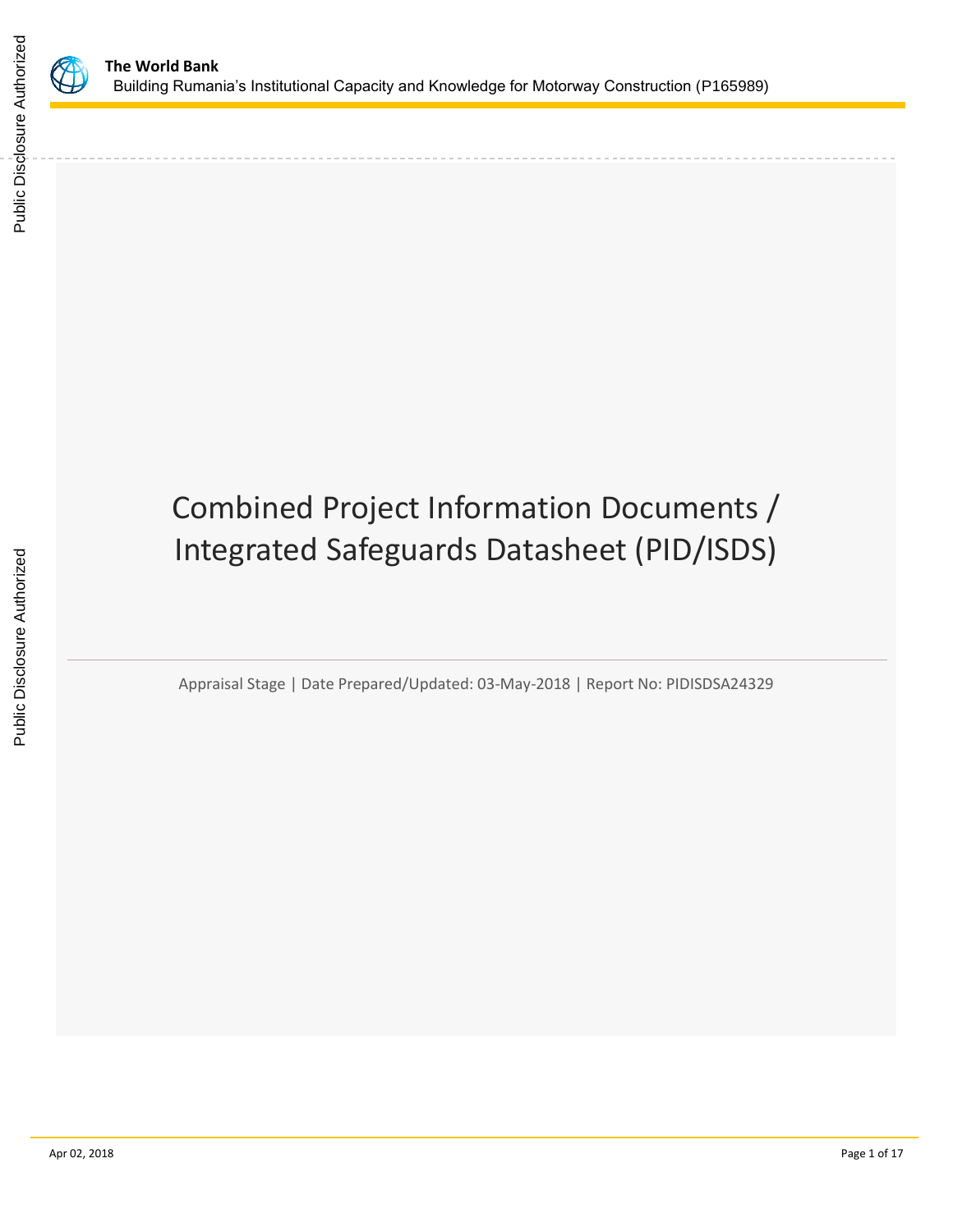

## **BASIC INFORMATION**

#### **OPS\_TABLE\_BASIC\_DATA A. Basic Project Data**

| Country<br>Romania                                                 | Project ID<br>P165989                          | Project Name<br><b>Building Romania's</b><br>Institutional Capacity and<br>Knowledge for Motorway<br>Construction | Parent Project ID (if any)                                            |
|--------------------------------------------------------------------|------------------------------------------------|-------------------------------------------------------------------------------------------------------------------|-----------------------------------------------------------------------|
| Region<br>EUROPE AND CENTRAL ASIA                                  | <b>Estimated Appraisal Date</b><br>17-Apr-2018 | <b>Estimated Board Date</b><br>26-Jul-2018                                                                        | Practice Area (Lead)<br><b>Transport &amp; Digital</b><br>Development |
| <b>Financing Instrument</b><br><b>Investment Project Financing</b> | Borrower(s)<br>Ministry of Public Finance      | <b>Implementing Agency</b><br>Ministry of Transport                                                               |                                                                       |

Proposed Development Objective(s)

To support preparation of the Ploiesti-Brasov Motorway Project in order to strengthen the capabilities of Romania's institutions to implement and finance major road projects.

#### Components

Preparation of the Ploiesti-Brasov Motorway for Delivery Institutional Strengthening and Sector Initiatives Project Management Project Preparation Advance Contingency

## **PROJECT FINANCING DATA (US\$, Millions)**

#### **SUMMARY**

| <b>Total Project Cost</b> | 43.30 |
|---------------------------|-------|
| <b>Total Financing</b>    | 43.30 |
| of which IBRD/IDA         | 43.30 |
| <b>Financing Gap</b>      | 0.00  |

## DETAILS

#### **World Bank Group Financing**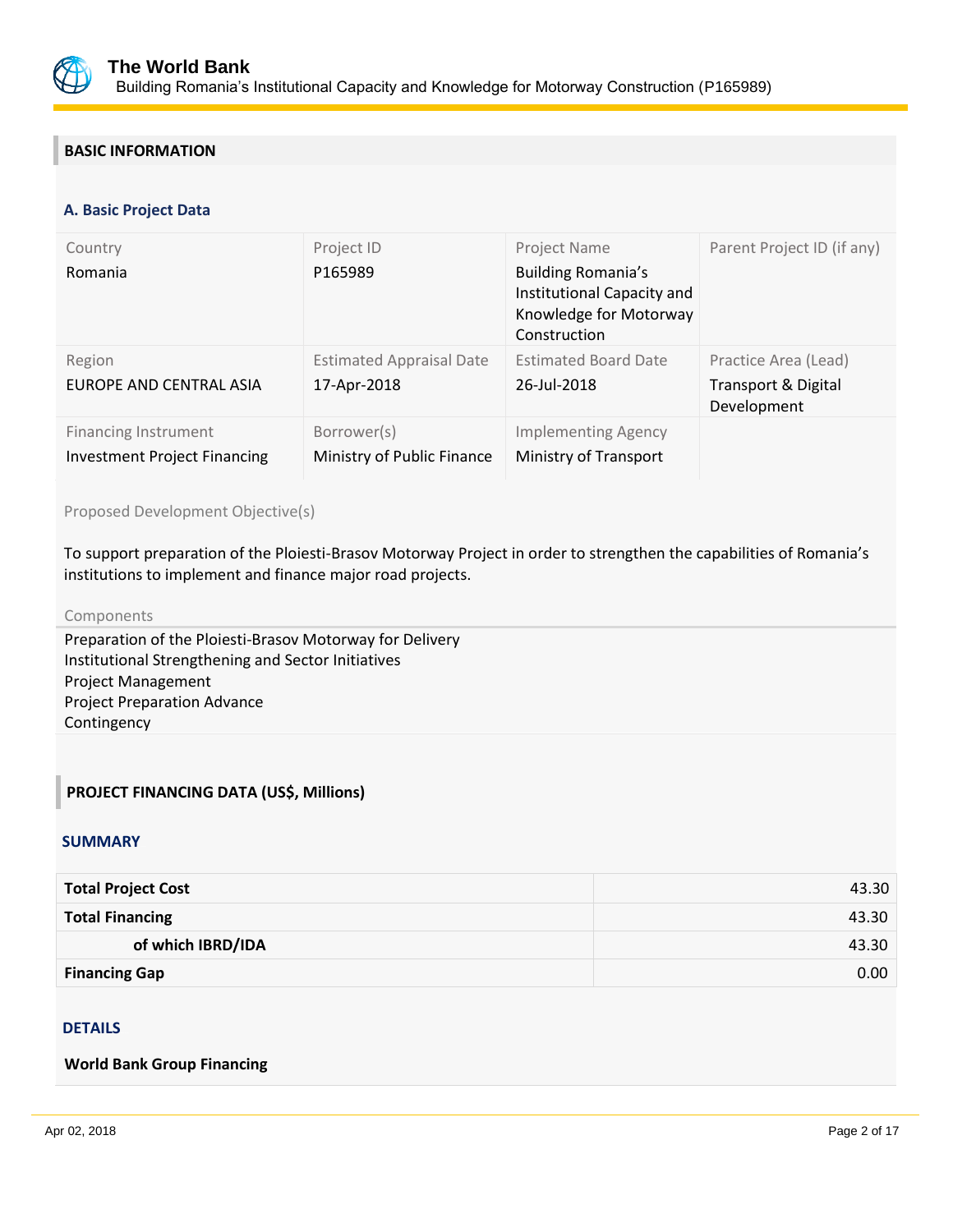

International Bank for Reconstruction and Development (IBRD) 43.30

Environmental Assessment Category

A - Full Assessment

Decision

The review did authorize the team to appraise and negotiate

#### **B. Introduction and Context**

#### Country Context

1. Romania's economy grew by 7 percent in 2017, the fastest in the EU. Growth was led by private consumption (up 8.8 percent year-on-year), which benefited inter alia from fiscal incentives and increases in the minimum and public-sector wages and pensions. Despite its fast- economic growth over the last years, Romania still faces the twin challenges of inclusion and consolidating the sustainability of its growth model by focusing on better quality investments, higher productivity and exports, rather than only domestic consumption. Investment showed signs of recovery (up 5.4 percent year-on-year), but public investment underperformed (down 9.5 percent) reflecting lower utilization of the EU funds and the government effort to keep the fiscal deficit under 3 percent in 2017.

2. Romania held parliamentary elections on December 11, 2016. A governing coalition composed of the Social Democratic Party (PSD) and the Liberal-Democratic Alliance (ALDE) appointed a Cabinet on June 29, 2017, following a vote of no-confidence for a short-lived Cabinet that governed from January-June 2017. In January 2018, Romania' s Parliament approved the third government in a year following the resignation of the prime minister appointed in June 2017. The Government's priorities for 2017-20 have however remained the same and include investments in infrastructure, healthcare, education, supporting job creation and small and medium enterprise development, in addition to tax and pension reforms. The Government's Program reconfirmed Romania's roadmap for achieving the Europe 2020 objectives for smart, sustainable and inclusive growth. It prioritizes for investment the use of the European Structural and Investment Funds (ESIF) envelope for 2014-20, which amounts to approximately EUR 40 billion.

3. In the past, Romania has received generous EU funding for infrastructure in general and transport in particular, but has not taken full advantage. Between 2007 and 2013, Romania used only about 77% of the EUR 4.6 billion available for transport infrastructure. Available ESIF were underutilized due to lack of clear priorities, lack of strategic planning, lack of investment targeting, and low quality of project preparation and implementation. This under-spending of EU funds and the lack of a prepared project pipeline coincides with a significant financing gap in the road sector given the very limited development of Romania's motorway network. All evaluations of past and current infrastructure investment program point to a unique lack of capacity inside implementing and planning entities, and in the government's public investment management processes. To turn around this situation requires stronger institutions, which should be able to propose realistic investment plans and improve the level of preparedness for major public investment, and requires the joint support of the European Commission and all the IFIs.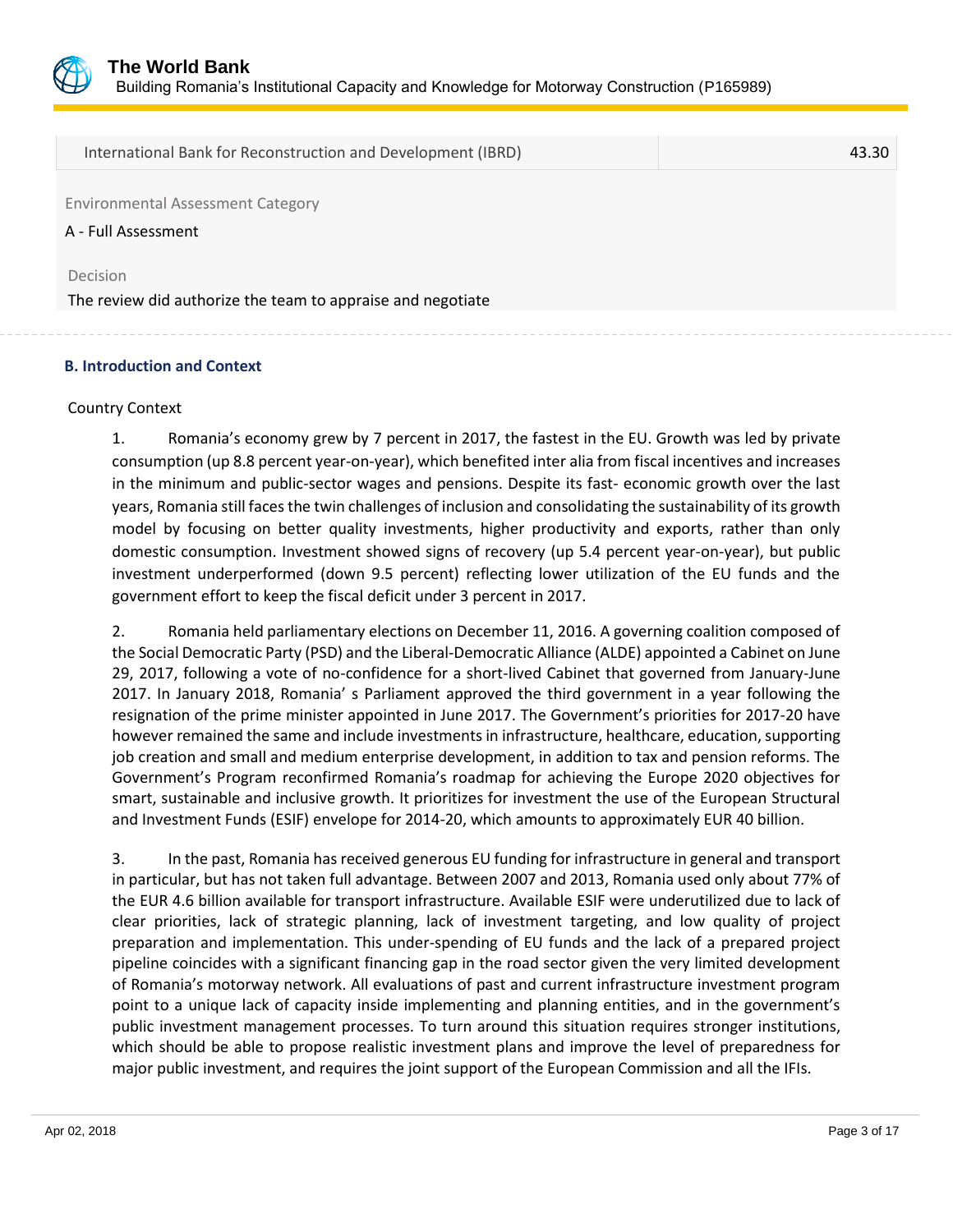

Sectoral and Institutional Context

4. **Models that need to develop so they can deliver.** Since the time of EU accession, Romania's infrastructure institutions have not fallen short of expectations as evidenced by the failure to fully absorb ESIF funding in 2007-2013. This is likely to repeat in 2014-2020 programming period. Romania's challenges are more acute than in all other EU countries. Key challenges include: (i) weak governance arrangements resulting in high turnover of decision makers, variable quality and lack of empowerment of staff managing projects; (ii) insufficient technical and financial planning of investment programs, combined with ever changing priorities; (iii) attempting to deliver projects using low quality / deficient preparation; (iv) ineffective processes across fiduciary, environmental, land acquisition, and technical dimensions of projects. Weak governance contributes to perpetuate and ultimately underpins repeated failures to deliver major infrastructure initiatives.

5. **Romania's transport sector** institutions rank foremost in need to improve their delivery approaches. Existing transport networks are in poor condition, offer insufficient coverage, are not efficiently maintained, and generally do not support Romania's aspirations for economic growth and job creation. For example, Romania's 700 km of motorways offer very little coverage and Romania lags other EU countries in road infrastructure quality rankings, measures of network density, and safety. Historically, Romania has also not managed any road sector PPP. Romania contains counties whose lack of connectivity effectively isolates them from the national economy and Europe and contributes to lagging development and inequality. Romania's physical size, population, and level of economic activity justify new motorways development. However, institutional gaps at preparing and delivering major projects prevent the delivery of a comprehensive national motorways program – or even individual projects.

6. **Planning and programming.** The Government of Romania approved General Transport Master Plan (GTMP) on September 19, 2016. The GTMP aims at framing the development of Romania's transport sector for the next 5-20 years by identifying high priority projects. The GTMP is ambitious with respect to both funding and the envisaged pace of implementation. It targets EUR 27 billion in road sector investment though 2030. According to the GTMP, 11 motorways (estimated at EUR 13.3 billion), 19 expressways (estimated at EUR 10.4 billion), tens of rehabilitations and bypasses (EUR 3 billion) are to be delivered by 2030. However, funding sources have been identified for just a portion of the planned investments. For the period 2014 - 2020, the road sector financing needs as per the GTMP amount to EUR 12.8 billion. Approximately EUR 4.6 billion is to be secured from EU funds and national counterpart funding. The financing sources for the balance of EUR 8.2 billion were not identified. Investments that are envisaged for the 2021-2030 period also show a EUR 7.9 billion funding gap.

7. Ambitions in the GTMP exist in sharp contrast to demonstrated performance and funding that is available for road sector investments. For example, 2012 was historically Romania's highest level of annual road infrastructure investment during which time EUR 1.15 billion of investment was deployed across 1,623 km of the national road network. However, the GTMP envisages implementation of more than EUR 2 billion worth of investment per year through 2020. Gaps in identified funding sources also suggest that the total quantum of investment envisaged under the GTMP is fiscally unrealistic relative to existing budget space and competing needs for investment.

8. **Funding and Financing**. There is limited revenue generated by the road sector in Romania. EU funds and funding via the Government budget remain the primary means of supporting investment. Taxes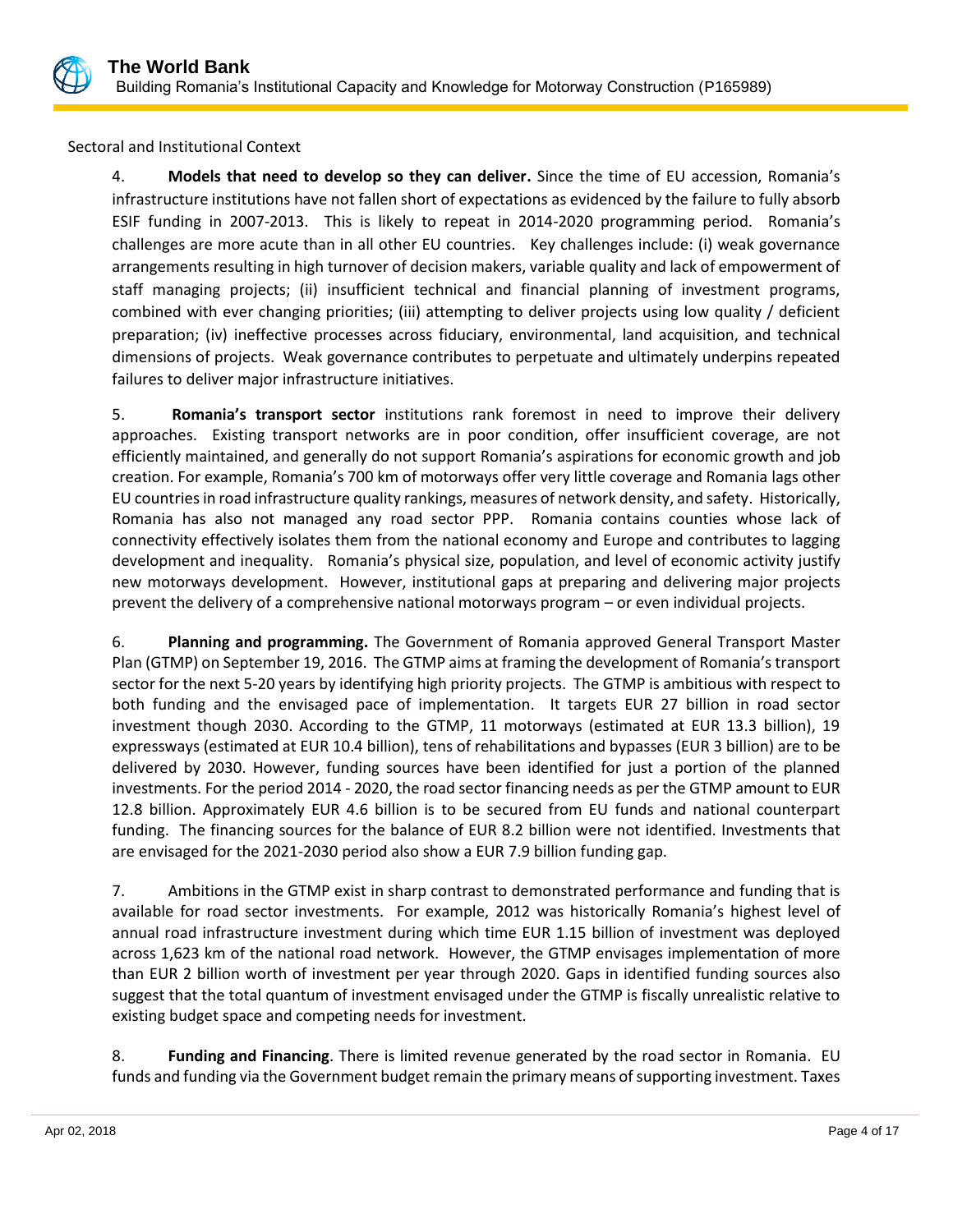on fuel are not earmarked to fund the sector. Tolling is not used as a means of generating cash flow. The only form of road network tax is a relatively low "Rovignieta" which is amongst the lowest in the European Union. In 2017, Rovignieta revenues amounted to RON 1.06 billion (EUR 224 million) which do not cover basic maintenance expenditures needed to maintain Romania's road network at a steady state of condition. This situation is a reversal from the end of the 1990s when Romania's transport network was almost self-sufficient in maintenance through appropriate tax allocation.

9. **Institutions**. The majority of Romania's road sector investments are managed by the National Company for Road Infrastructure Administration (CNAIR) which has a mixed history of project delivery. At present, CNAIR is managing delivery of the Sibiu-Pitesti Motorway which has seen considerably delays and may struggle to qualify for EU funding. The Ministry of Transport (MOT) is CNAIR's parent institution and ultimate owner. However, MOT's capacity to govern CNAIR's activities effectively is limited. Interactions with other public stakeholders are cumbersome – particularly concerning approvals and permitting. Fiduciary processes that government the transport sector show limited effectiveness and poor efficiency. For example, in the case of the Sibiu-Pitesti Motorway there are currently 10 procurement procedures involving motorway sections have been pending award for more than a year. In an effort to change tactics, the Government of Romania enacted Emergency Ordinance 55/ 2016 (amended in 2017) which assigns the mandate for developing road transport infrastructure to a new institution known as the National Road Investment Company (CNIR). When implemented, the emergency ordinance will separate this role from CNAIR's ongoing mandate to manage existing infrastructure.

10. **What can the Ploiesti-Brasov Motorway Demonstrate?** The 110 km Ploiesti-Brasov Motorway is included in the GTMP and forms part of the comprehensive Trans-European Transport Network (TEN-T). This investment would complement the existing 60 km Bucharest-Ploiesti Motorway and would link Bucharest with the regional center of the Brasov area. More strategically, this would fundamentally change connectivity between Bucharest and the closest of Romania's most economically vibrant areas in Ploiesti and Brasov, and also improve the link to further cities such as Târgu Mureș, Cluj-Napoca. As a result. The Ploiesti-Brasov Motorway is highly visible and has become one of the government's flagship programs to evidence enhanced delivery capabilities.

11. **Failed PPP attempts:** The challenge of delivering the Ploiesti-Brasov Motorway is evident in its history. There have been three prior failed attempts at developing the project, through schemes blending public financing with some form of private concessions. The most recent attempt in 2014 did not reach closure due to higher than expected costs for the government as well as perceived governance issues surrounding the deal. Experience of this attempt showed that deficient project preparation exacerbated risks and placed the Government of Romania at a severe disadvantage when negotiating with prospective Project sponsors. It also demonstrated that many technical requirements envisaged during the 2006 feasibility study were no longer relevant. For example, the 2006 feasibility study set an alignment that avoided any tunnel in excess of 300 meters. No other PPP has succeeded so far in Romania for the road sector, despite attempts for the south ring road of Bucharest.

12. Both in the case of PPP attempts and for the management of large contracts in general, Romania has recently been unsuccessful in creating effective delivery conditions. In the case of PPP, the repartition of risk assumed that private developers could price speculative risks. In fact, the market reaction to this model was to seek very significant upfront payments from Government such that all project outcomes –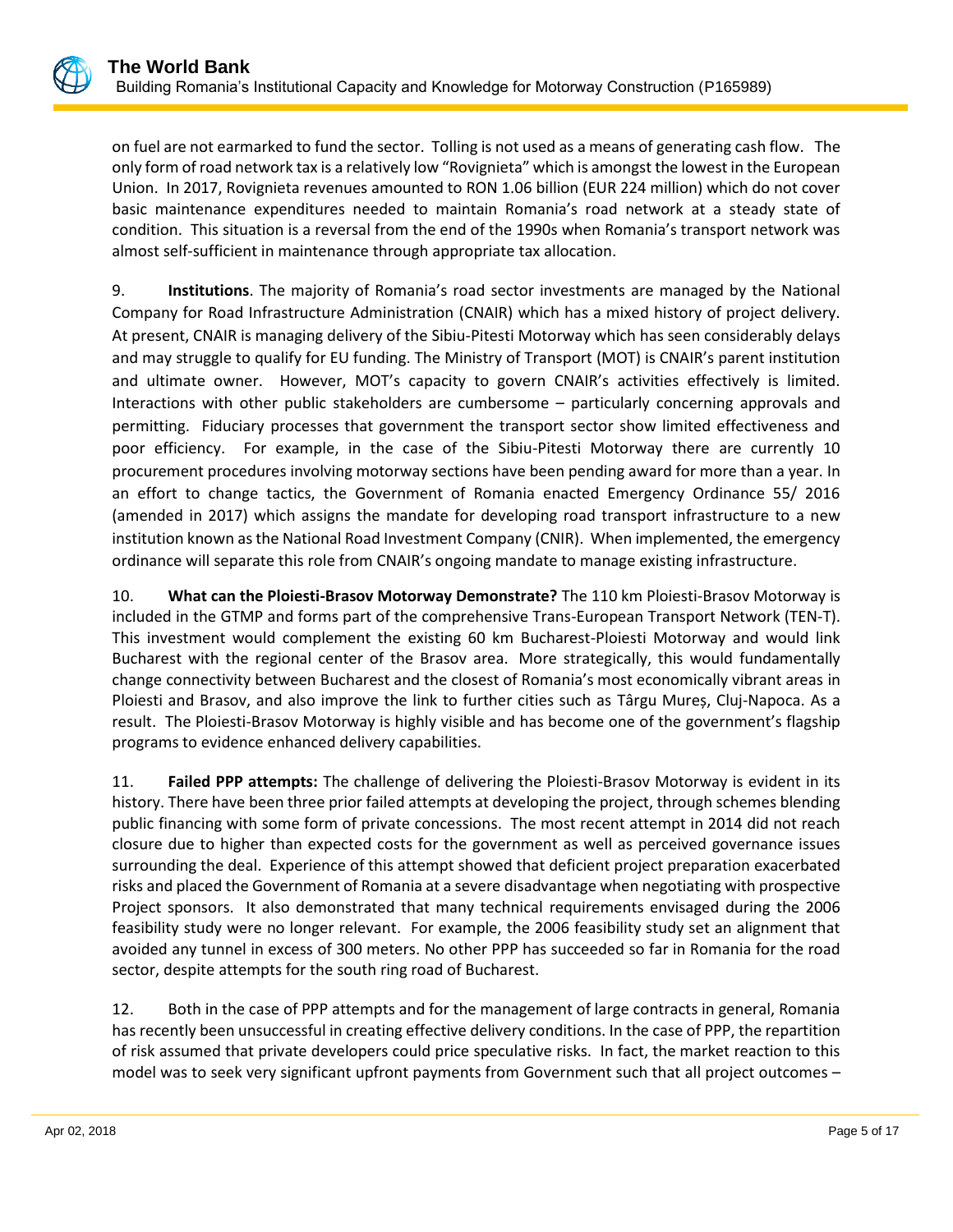

including non-delivery, would result in significant financial gains. Similar to PPP attempts, Romania's approach to conventionally financed contracts has entailed the use of design-build modalities tha have been confused with a potential to forego basic engineering due diligence in advance of tendering. The overall contract risk resulting from such models has been judged excessive by many international contractors and limited competition for tenders. Where tenders have succeeded, successive claims (regardless of contract provisions that nominally transferred risk) have severely hampered implementation.

13. **Sector technical risks.** Romania's exposure to significant climate and natural risks, particularly to earthquakes and floods, is resulting in substantial social, physical and financial impacts across the country (70 percent of the assets of the poor are vulnerable to destruction). The impact of climate-related hazards on critical infrastructure in Romania indicates that expected annual damage to infrastructure alone could double by 2020. It remains unclear what eventualities climate change will bring for Romania. However, one likely eventuality is that traditional weather patterns will become less predictable with greater uncertainties around precipitation events an seasonal freeze thaw cycles (particularly in mountainous areas where the Ploiesti-Brasov Motorway is located). These factors are likely to challenge traditional engineering assumptions regarding the climactic risks faced by Romania's transport infrastructure. Systematic inclusion of resilience elements in prioritization, design, operation, and long term asset management of transport infrastructure are advisable.

## **C. Proposed Development Objective(s)**

14. The project development objective is to support preparation of the Ploiesti-Brasov Motorway Project in order to strengthen the capabilities of Romania's institutions to implement and finance major road projects.

| <b>PDO</b> level result                                           | <b>PDO</b> level indicator                                                                                                |  |
|-------------------------------------------------------------------|---------------------------------------------------------------------------------------------------------------------------|--|
| Demonstration of enhanced national<br>motorways delivery capacity | The Ploiesti-Brasov Motorway ready for civil works bidding                                                                |  |
|                                                                   | National roads funding strategy adopted by the MoT.                                                                       |  |
|                                                                   | Business plan for the National Roads Investment Company<br>(CNIR) adopted by the supervisory board of CNIR and the<br>MoT |  |

## **D. Project Description**

15. The main purpose of the Project is to establish a project preparation and implementation model that can be replicated for other major capital investment projects in Romania, using the Motorway Ploiesti Brasov as a model. For that investment, it aims to develop a comprehensive Project platform including a full set of necessary documentation allowing the government of Romania to launch the construction of the motorway in one or several sections. As a result, most of the funding will be dedicated to (i) a comprehensive high-quality set of technical studies for the infrastructure construction, which until now has become a source of risk and problem for the delivery and contract management of many past investment in Romania, and (ii) the creation of a Project Management Unit in the Ministry of Transport,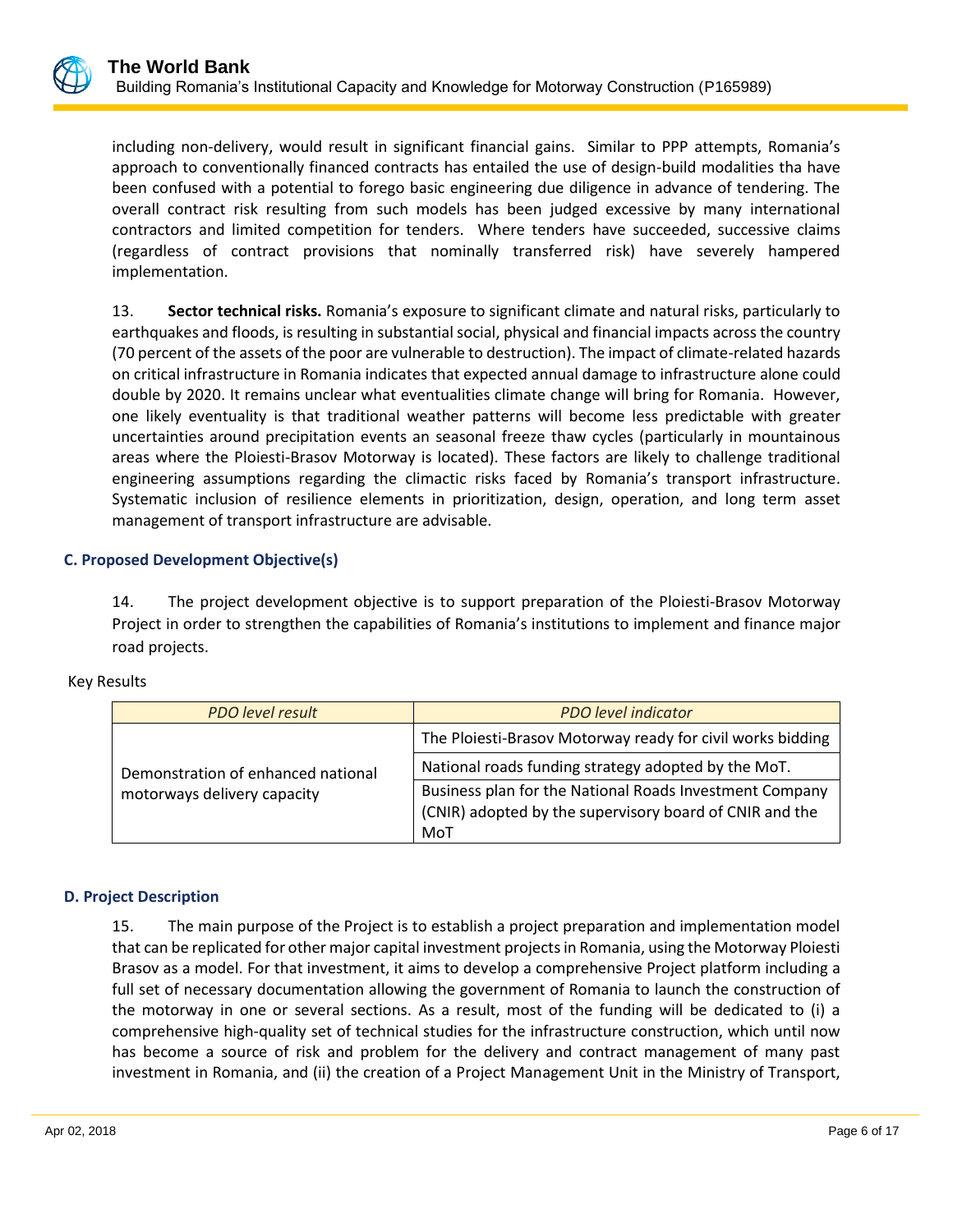which should form the basis of a delivery unit for other programs and strengthen in the medium term the national road investment company-CNIR. The Project would also help the government de-risk the motorway investment through better preparation, viability assessment and decision of the preferred finance and delivery model for the construction and operation. This could be a PPP, a design-build contract, a traditional input based contract, or a design build and maintenance contract. Finally, the Project will also help the future sustainability of the road network development by framing Romania's policy in revenue generation in order to improve finance mobilization in the sector. It will also support a medium-term resilient investment strategy. World Bank financing will support preparation and technical assistance activities under the following components:

## *Component 1: Preparation of the Ploiesti-Brasov Motorway for Delivery*

16. This component will finance the following studies/activities that aim to demonstrate improved effectiveness of strengthened institutional processes using the Ploiesti-Braşov Motorway as an example:

- (i) Provision of support, through technical assistance, to carry out a technical feasibility study for the Ploiesti-Braşov Motorway including conceptual design and route alternatives, traffic demand forecast, technical surveys including topographic, geotechnical and tunneling, hydrology study, analysis on climate change risks and vulnerability assessment, basic design and cost estimate, and cost benefit analysis.
- (ii) Provision of support, through technical assistance, for the preparation of environmental and social studies necessary to obtain the environmental permits, including: Environmental and Social Impact Assessment (ESIA) and Environmental and Social Management Plans (ESMPs), Resettlement Policy Framework (RPF), Resettlement Action Plan (RAP), and Land Valuation Studies, all to be prepared in a manner that would comply with the relevant Bank environmental and social safeguards operational policies as well as the applicable national legislations and standards;
- (iii) Provision of support to carry out a study on (a) financial options and wider economic benefits in relation to the investments to be undertaken for construction of the Ploiesti-Braşov Motorway including an assessment of public and private financial schemes and plans, and (b) a methodology for wider economic benefits studies for transport investments, in general, in Romania
- (iv) Provision of support through technical assistance for the preparation of detailed designs including working drawings, construction permit documentation and bidding documents.

#### *Component 2: Institutional Strengthening and Sector Initiatives*

17. This component will support financing of the following studies/activities, related to strengthening the capabilities of Romania's road sector institutions. Areas of focus will include revenue optimization, institutional sustainability, systems development and strengthening, and major project preparation and execution. The higher level objective of this component is to allow Romania to fully absorb EU funds in motorways. It could also show that it can implement more, and that it can diversify in the long term its financing strategy including through raising of commercial financing which currently is not explored because of the low absorption of EU funds. The activities envisaged under the loan include the following:

(i) Supporting services to improve government overall large projects' programming and management processes and to simplify relevant government legislations. This could include authorization processes in the MoT, permits, land acquisition, utilities management, standard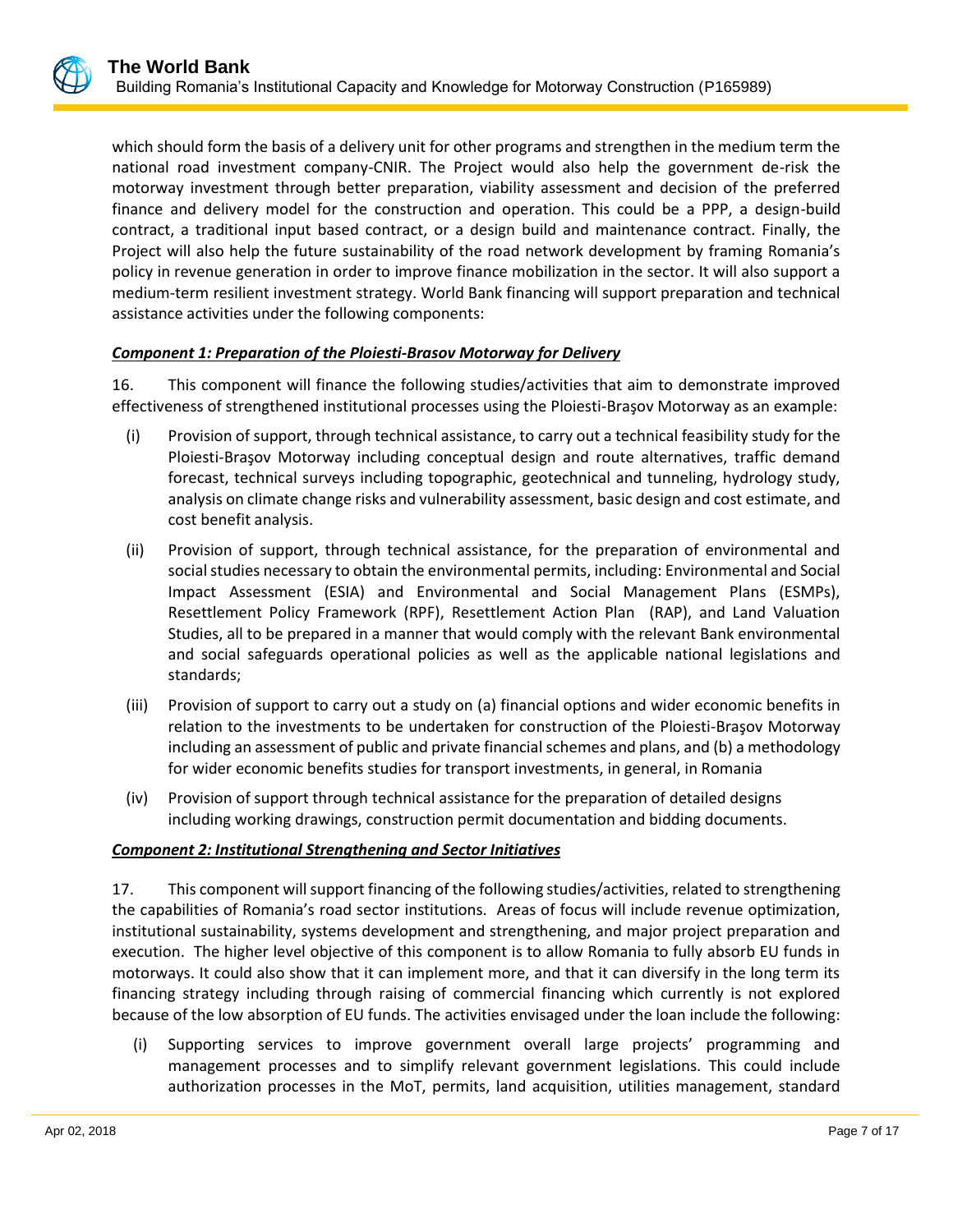contracts for construction (public, output based, design build, PPP), standard supervision ToRs, certification of road construction operators, etc.;

- (ii) Development of a revenue strategy for the road sector. The purpose would be to increase revenue for maintenance and to raise external public and private financing to further develop the motorway network. It would include options to introduce an e-tolling system and review current resources for maintenance of the existing network.
- (iii) Development of a business plan for the programmatic expansion of Romania's motorway network under the institutional mandate of CNIR. The envisaged business plan will include the following sections:: (a) vision and strategy; (b) proposed key performance indicators; (c) medium term capital and recurrent expenditure projections for project preparation and delivery, including Integration of climate change and natural disaster risks considerations in the prioritization of investments (maintenance, rehabilitation, expansion) ; (d) a communications, branding, and outreach strategy; (e) a human resources plan; (f) proposed training and skills development program for enhancing staff capabilities; and (g) a budget and funding plan;
- (iv) Technical assistance activities covering external technical support including technical experts review in all the relevant fields for major motorway investment, including, climate and disaster resilience and response, road safety audit, design review, communication and consultation needed for the investment, modernization of design standards;
- (v) Training and skills enhancement relating to motorways development with a specific focus on large projects management, tunneling, complex structures, climate resilience, disaster risk management (early warning, planning, response mechanisms), road safety; management of land acquisition and resettlement; management of environmental and social risks, and
- (vi) Revision and relaunch of Romania's national transport model.

## *Component 3: Project Management*

18. This component will support Project management activities providing support for project coordination and administration and covering PMU Staffing Costs including technical, administrative, fiduciary and safeguards staff, purchasing of some equipment and operating costs over the life of the project.

## **E. Implementation**

- 19. The following implementation arrangements will apply to the project:
	- (i) The Ministry of Transport (MoT) will be the implementing agency of the Project..
	- (ii) The Minister of Transport will chair a multi-stakeholder Steering Committee, including a representative of Prime Minister's Office as a member, to oversee and govern the PMU's activities during implementation.
	- (iii) A dedicated Project Management Unit (PMU) residing within MoT will manage the day to day project implementation, and will be the basis for the structure which will later oversee the construction phase of the investment prepared under the project. Day to day project implementation includes both the management of the activities financed by the loan from a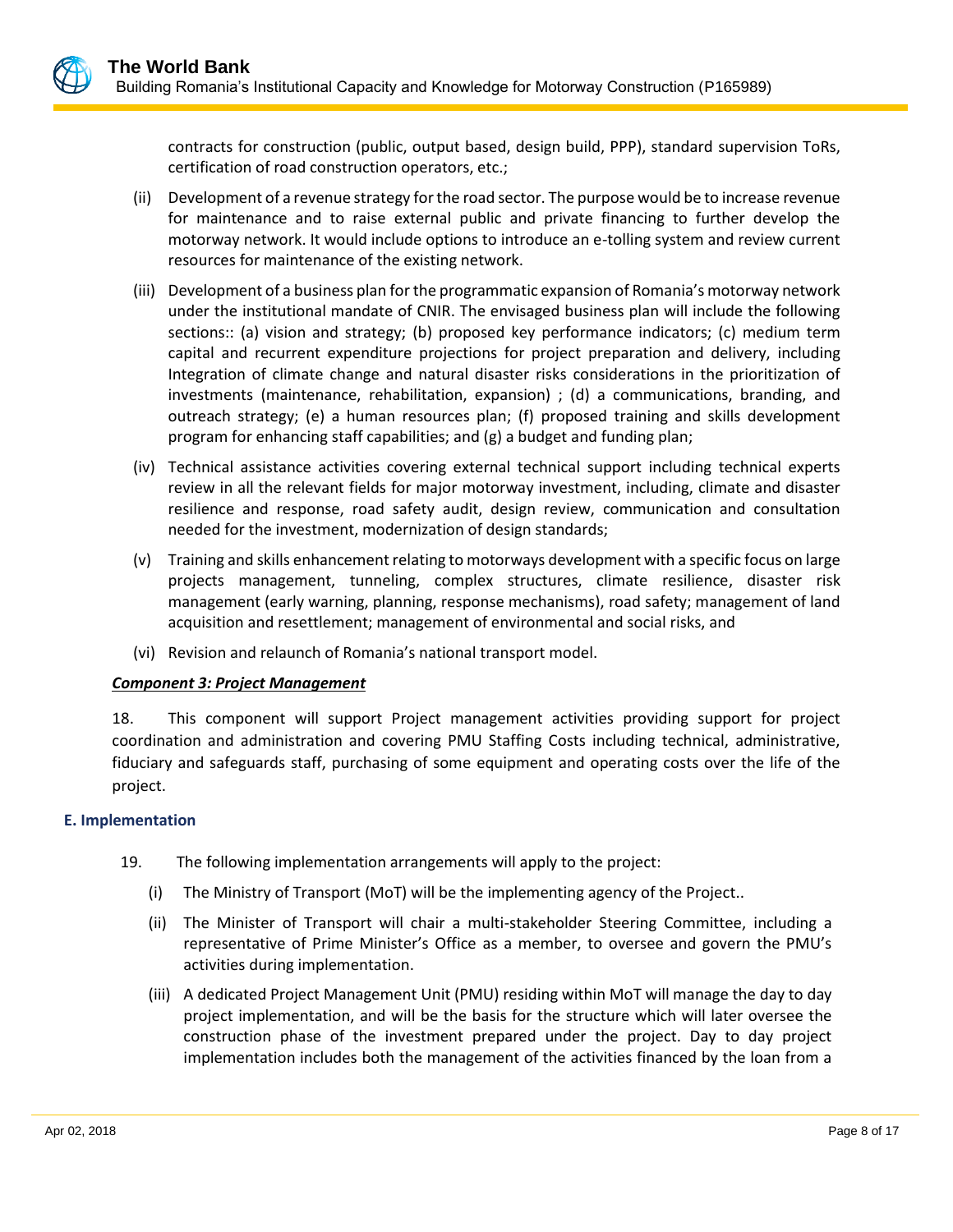fiduciary and technical standpoint, as well as that of all the processes that the government needs to undertake while preparing the Ploiesti Brasov motorway construction.

- (iv) The MoT has nominated a Secretary of State to oversee the PMU's mobilization and subsequent activities.
- (v) As many activities will involve CNIR and other institutions for several of component 2 activities, specific tasks teams will be established as needed in the MoT, CNIR and where relevant to ensure appropriation of the activities and maximize the positive impact of training and capacity building activities.

**F. Project location and Salient physical characteristics relevant to the safeguard analysis (if known)**

The project comprises technical assistance activities funded by two main components including; (1) feasibility studies, technical surveys, engineering conceptual and detailed design studies; relevant safeguard instruments( ESIA with ESMP and RPFs with RAPs); and preparation of bidding documents, etc that would facilitate the new construction of the Ploiești - Braşov motorway planned from the current end of the A3 motorway in Ploiești to Rȃșnov, which may or may not be financed by the Bank and (2) Project management activities providing support for project coordination and administration and overall institutional strengthening of agencies that are responsible for planning and implementation of follow-up road sector development programs. Project locations for the proposed TA will be relevant to the surroundings of the proposed Bucharest-Brasov corridor road network including three major touristic cities along this corridor (Bușteni, Predeal and Sinaia), several villages and communes, a combination of flat area and difficult mountain terrain, established natural reserves/parks as well as known physical cultural resources. The corridor also intersects a variety of utilities such as natural gas and petrol, telecommunications electrical poles, drinking water and sewage networks. The actual locations for the civil works for follow-up investments will be determined based on results of the studies financed under the present TA.

#### **G. Environmental and Social Safeguards Specialists on the Team**

Ruxandra Maria Floroiu, Environmental Safeguards Specialist Mohamed Ghani Razaak, Social Safeguards Specialist Cesar Niculescu, Environmental Safeguards Specialist

#### **SAFEGUARD POLICIES THAT MIGHT APPLY**

| <b>Safeguard Policies</b>           | Triggered? | <b>Explanation (Optional)</b>                                                                            |
|-------------------------------------|------------|----------------------------------------------------------------------------------------------------------|
| Environmental Assessment OP/BP 4.01 | Yes        | The proposed Technical Assistance will support the<br>preparation of an investment program including the |

.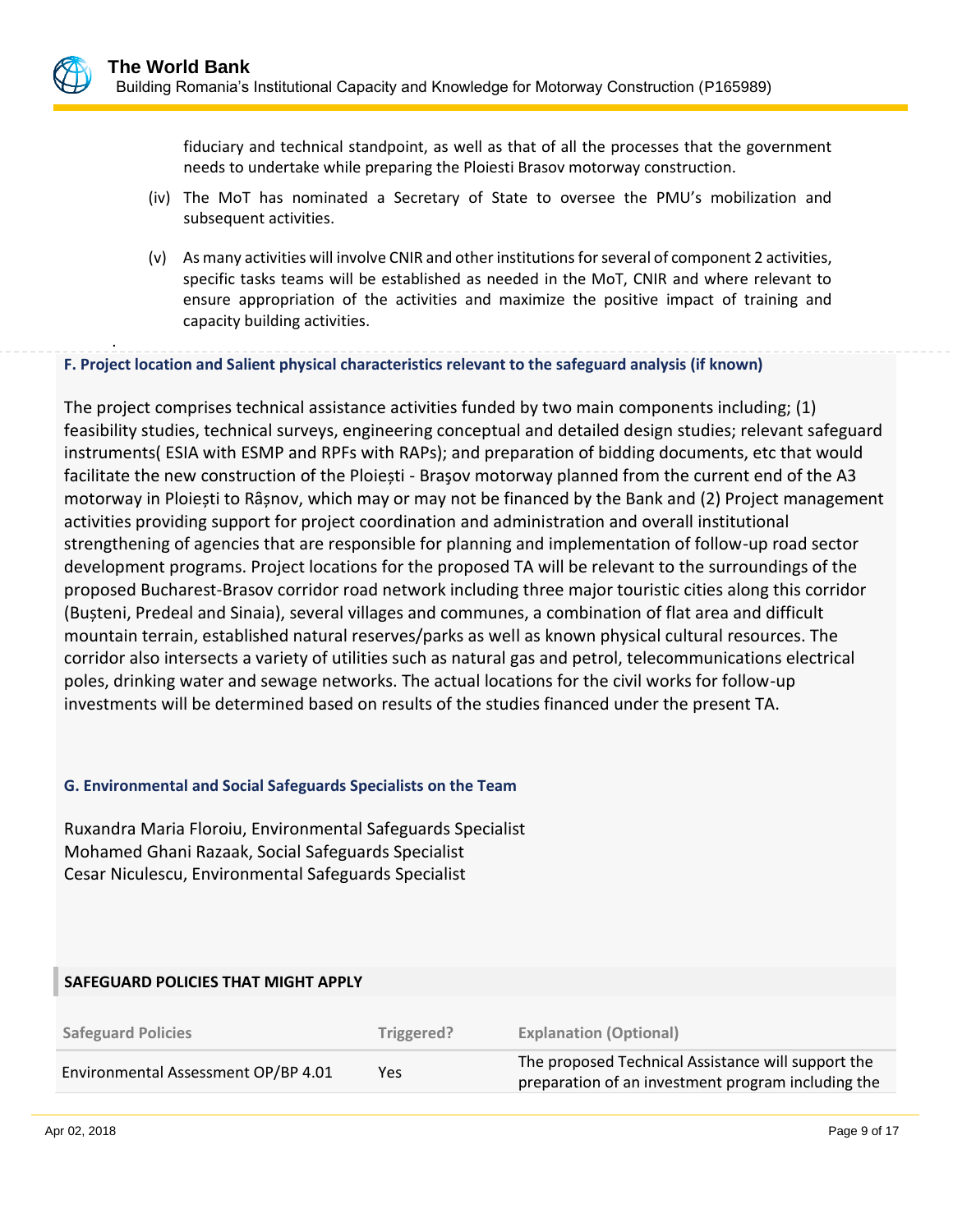

preparatory technical studies for a110 km long Ploiesti – Brasov motorway construction. This will mainly consist in delivery of a "best practice" feasibility study and accompanying safeguards instruments for the Ploiesti-Brasov Motorway Project that can serve as a model for effective major road project preparation in Romania; delivery of preliminary designs and bid documents to start construction of the Ploiesti-Brasov Motorway Project; and implementation of a public communications and consultations program that can later be replicated for other similar investment in this secctor.

The proposed TA activities themselves do not have direct adverse environmental and social impacts. However, the outcomes of the proposed TA support are expected to have significant environmental and social implications going forward, entailing risks and potentially inducing adverse impacts due to the nature of the works and affiliated risks envisaged for the construction of the said new motorway (detailed below). Consequently, this TA is classified as category "A" in line with OP 4.01.

The incremental environmental and social impacts associated with the proposed works will be considered and addressed by an Environmental and Social Impact Assessment (ESIA) including a general Environmental and Social Management Plan (ESMP), which will be the output of the TA. This will be developed in line with the technical studies and will provide the necessary background for environmental and social considerations to be built into the project design so that environmentally and socially sustainable implementation can take place. The main environmental impacts expected to be generated by the motorway construction may include destabilization of slopes due to soil erosion in sensitive areas, loss of tree plantations in various sections alongside the road alignment, disturbance of drainage systems, extraction of road construction materials and operation of access roads, increased dust production and air and noise pollution, and construction wastes which will need to be collected, transported and disposed regularly and in a sustainable manner. Establishment of construction camps is associated with generation of solid wastes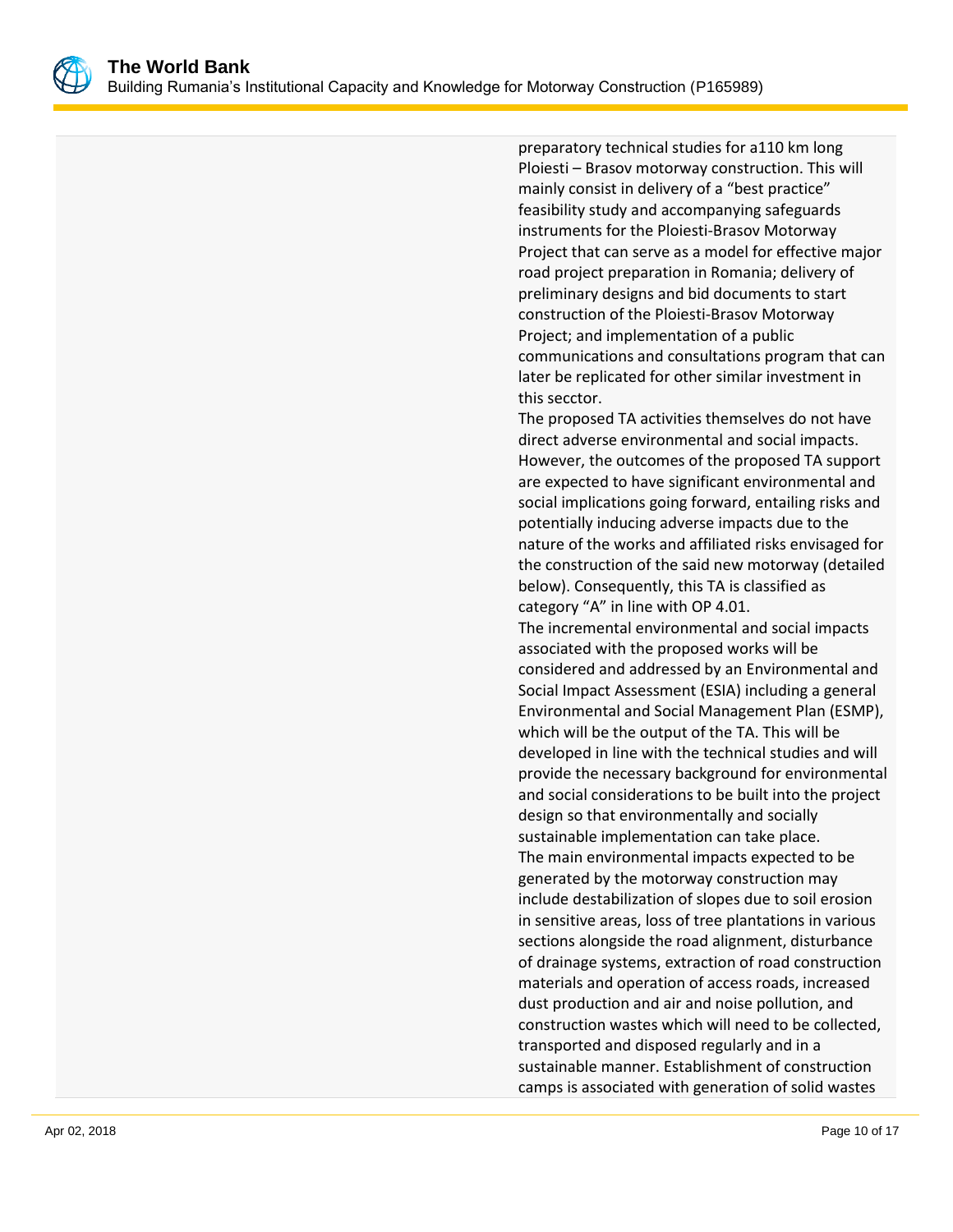

and wastewater, compression of soil and possible noise disturbance.

|                                                                   |     | Supply of the motorway construction with asphalt,<br>stones, gravel, and sand may carry the risk of<br>disturbance of landscape and soil as well as of<br>hazardous emissions and generation of noise. In<br>addition, there are other social, and occupational<br>health and safety issues that may also require<br>attention. The construction works of road network<br>may require a large workforce including both local<br>and foreign workers. The labor influx to relatively<br>semi-urban localities may trigger some social<br>tensions. The project will assess the requirements of<br>foreign labor force and will propose necessary<br>mitigation measures to ensure training, orientation<br>as well as strict code of conducts for workers to<br>avoid potential conflict between host communities.<br>The ESIA will cover not only the potential labor influx<br>issues but also the unemployment, gender based<br>violence, poverty and vulnerability aspects that may<br>need be paid attention in planning and<br>implementing an investment project. Overall, the<br>long-term impacts of the motorway project are<br>positive. This will connect south -north part of the<br>country, between Bucharest, Ploiesti and Brasov,<br>one of the most intense traffic corridor in Romania,<br>and improved road infrastructure will contribute to<br>decreased level of accidents due to better regulated<br>traffic, lower levels of dusting, noise and vibration. |
|-------------------------------------------------------------------|-----|------------------------------------------------------------------------------------------------------------------------------------------------------------------------------------------------------------------------------------------------------------------------------------------------------------------------------------------------------------------------------------------------------------------------------------------------------------------------------------------------------------------------------------------------------------------------------------------------------------------------------------------------------------------------------------------------------------------------------------------------------------------------------------------------------------------------------------------------------------------------------------------------------------------------------------------------------------------------------------------------------------------------------------------------------------------------------------------------------------------------------------------------------------------------------------------------------------------------------------------------------------------------------------------------------------------------------------------------------------------------------------------------------------------------------------------------------------------------------------|
| Performance Standards for Private Sector<br>Activities OP/BP 4.03 | No  |                                                                                                                                                                                                                                                                                                                                                                                                                                                                                                                                                                                                                                                                                                                                                                                                                                                                                                                                                                                                                                                                                                                                                                                                                                                                                                                                                                                                                                                                                    |
| Natural Habitats OP/BP 4.04                                       | Yes | The policy is triggered since the planned motorway<br>sections are expected to go through and be located<br>near several sensitive natural habitats. The project<br>will meet OP 4.04 requirements during the<br>implementation period through assessing habitat<br>quality and biodiversity values as part of the ESIA<br>and proposing mitigation measures, as appropriate,<br>as part of the ESMP and including potentially a<br>biodiversity management plan as needed                                                                                                                                                                                                                                                                                                                                                                                                                                                                                                                                                                                                                                                                                                                                                                                                                                                                                                                                                                                                         |
| Forests OP/BP 4.36                                                | Yes | The policy is triggered as the ESIA developed as part<br>of the TA output will need to consider impacts on<br>the health and quality of forests, as well as rights<br>and welfare of people that depend on forests -                                                                                                                                                                                                                                                                                                                                                                                                                                                                                                                                                                                                                                                                                                                                                                                                                                                                                                                                                                                                                                                                                                                                                                                                                                                               |
|                                                                   |     |                                                                                                                                                                                                                                                                                                                                                                                                                                                                                                                                                                                                                                                                                                                                                                                                                                                                                                                                                                                                                                                                                                                                                                                                                                                                                                                                                                                                                                                                                    |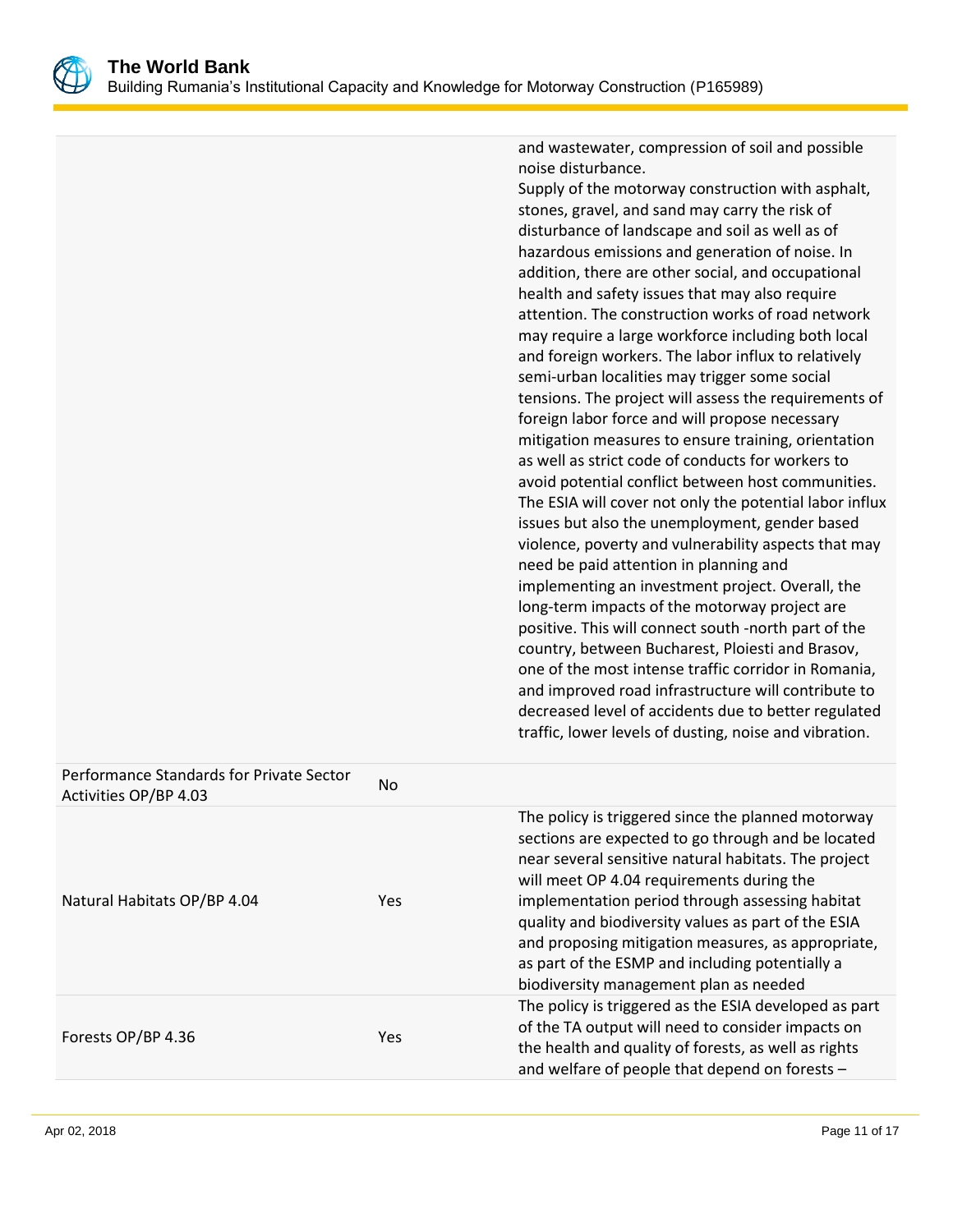

Building Rumania's Institutional Capacity and Knowledge for Motorway Construction (P165989)

|                                        |           | these are possible risks of the motorway<br>construction which would be implemented in close<br>vicinity or within known forest areas. The general<br>ESMP will include adequate mitigation measures and<br>their estimated costs to be implemented.                                                                                                                                                                                                                                                                                                                                                                                                                                                                                                                                                                                                                                                                                                                                                                                                                                                                   |
|----------------------------------------|-----------|------------------------------------------------------------------------------------------------------------------------------------------------------------------------------------------------------------------------------------------------------------------------------------------------------------------------------------------------------------------------------------------------------------------------------------------------------------------------------------------------------------------------------------------------------------------------------------------------------------------------------------------------------------------------------------------------------------------------------------------------------------------------------------------------------------------------------------------------------------------------------------------------------------------------------------------------------------------------------------------------------------------------------------------------------------------------------------------------------------------------|
| Pest Management OP 4.09                | No        | Policy is not triggered as the TA will not<br>procure any pesticides nor will it induce an<br>increase in the current low levels of pesticide use.                                                                                                                                                                                                                                                                                                                                                                                                                                                                                                                                                                                                                                                                                                                                                                                                                                                                                                                                                                     |
| Physical Cultural Resources OP/BP 4.11 | Yes       | Policy will be triggered due to the possibility of<br>chance finds of cultural or historic resources<br>during the construction of the new motorway, and<br>also, because cultural resources might be affected<br>by the construction activities. The ESIA financed by<br>this TA will need to consider any possible impacts on<br>the known or not discovered PCRs at the future<br>project locations.                                                                                                                                                                                                                                                                                                                                                                                                                                                                                                                                                                                                                                                                                                                |
| Indigenous Peoples OP/BP 4.10          | <b>No</b> | Policy is not triggered since this TA will not affect<br>any indigenous groups. Roma community which is<br>considered as a vulnerable group and a Roma filter<br>has been developed as a part of the appraisal. The<br>ESIA /RPF financed under the TA will review any<br>possible impacts on the known Roma community<br>along the proposed Motorway and will propose<br>'Vulnerable Group Development Plans', if necessary.                                                                                                                                                                                                                                                                                                                                                                                                                                                                                                                                                                                                                                                                                          |
| Involuntary Resettlement OP/BP 4.12    | Yes       | The project does not envisage physical interventions<br>and no tangible adverse social impacts are<br>anticipated. However, the proposed technical<br>assistance may proceed to a larger investment<br>program with interventions that lead to physical<br>infrastructure development for the Ploiesti-Brasov<br>Motorway construction that may entail significant<br>change in land use in areas/main settlements and<br>affect the neighboring population living along road<br>network in hilly terrace sections. Hence, in order<br>identify potential adverse social impacts and risks,<br>especially land acquisitions, physical displacement of<br>properties and people, access restriction to<br>livelihood resources for communities residing along<br>the road network, the policy is triggered as a<br>precautionary measure. The project will carry out<br>social studies including the Resettlement Policy<br>Framework (RPF), Land Acquisition and initial<br>Resettlement Action Plans and Land Valuation<br>Studies which will show potential impacts and<br>suggest an approach to develop additional |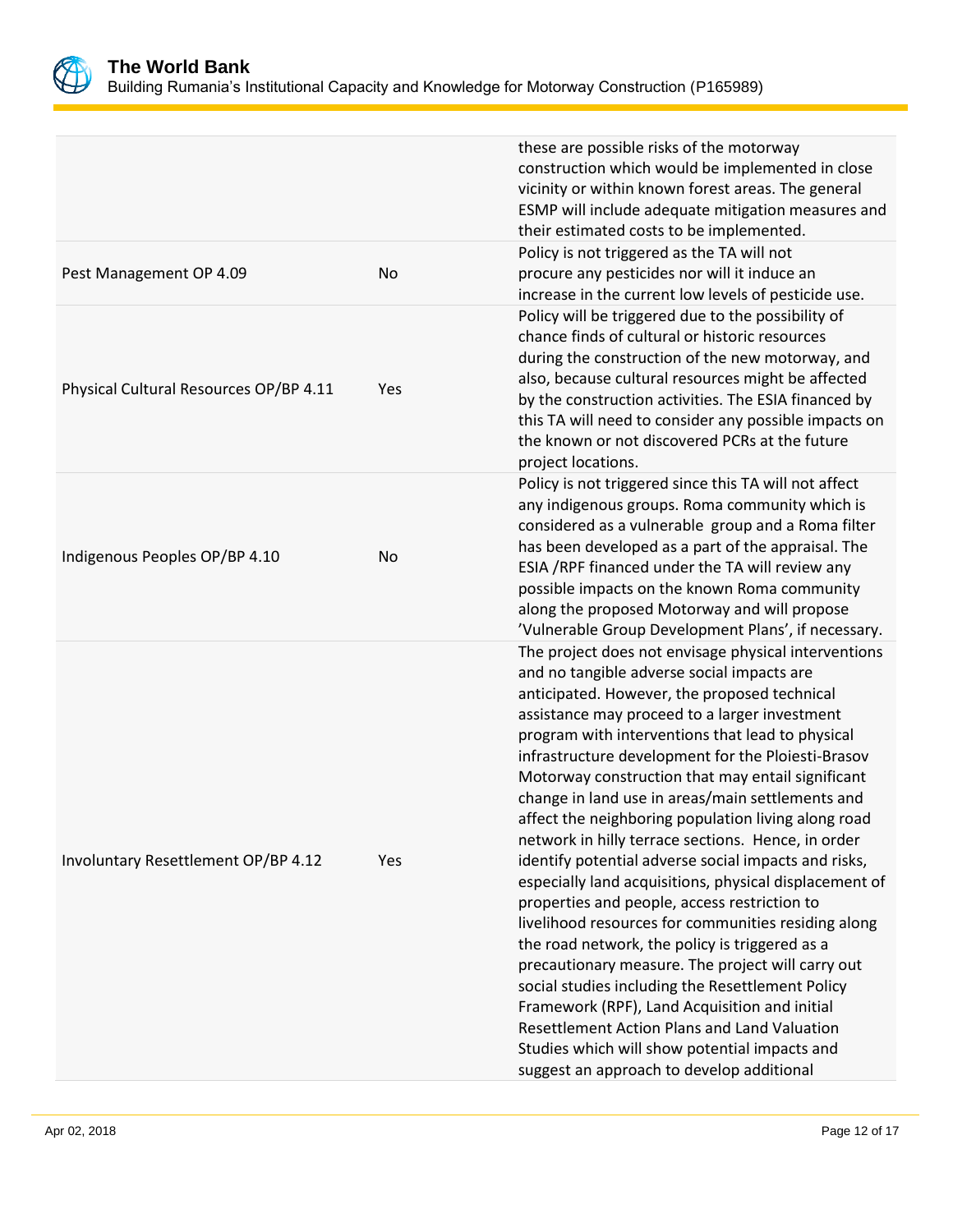

|                                                   |     | safeguards instruments, if necessary. However, this<br>TA will not support to implement the RAPs and/or<br>land acquisitions under the project.<br>A grievance redress mechanism will be established<br>under the project to address concerns and<br>complaints of the public and project affected<br>persons. |
|---------------------------------------------------|-----|----------------------------------------------------------------------------------------------------------------------------------------------------------------------------------------------------------------------------------------------------------------------------------------------------------------|
| Safety of Dams OP/BP 4.37                         | No. | The project does not involve construction of new<br>dams, nor will it affect or be dependent on the<br>safety of any existing dam or use of water sources<br>provided by a reservoir.                                                                                                                          |
| Projects on International Waterways<br>OP/BP 7.50 | No. | The project does not involve activities on<br>international waterways.                                                                                                                                                                                                                                         |
| Projects in Disputed Areas OP/BP 7.60             | No. | The project is not located in disputed areas.                                                                                                                                                                                                                                                                  |

## **KEY SAFEGUARD POLICY ISSUES AND THEIR MANAGEMENT**

## **A. Summary of Key Safeguard Issues**

1. Describe any safeguard issues and impacts associated with the proposed project. Identify and describe any potential large scale, significant and/or irreversible impacts:

The road construction proposed for technical preparation in this project is in a region with three major tourist cities (Bușteni, Predeal and Sinaia) and several villages and communes. The topography consists of flat areas and steep mountains posing challenges for engineering designs. The project affected area also has well known nature reserves and parks and important historical, archeological and cultural resources. The project area also contains numerous utilities (gas and oil pipelines, electrical transmission lines, and sewage systems. Important reservoirs used for drinking water servicing significant metropolitan centers and sources of irrigation systems are also in the project area. Also the proposed corridor development identifies potential social risks and involves both private and public land acquisition, impacts people livelihood and properties of human settlements. Therefore, the project has identified as substantial risk and proposes necessary risk mitigation measures.

## 2. Describe any potential indirect and/or long term impacts due to anticipated future activities in the project area:

There will be increased traffic and mobility after the motorway construction, which would trigger an increase in GHGs emissions in the project area. This require systematic operation and maintenance plan by authorities to ensure road safety as well as management of air quality within acceptable national standards. Since the motorway crosses a significant number of touristic cities/location, and people livelihood depend on tourism based industries, the project design needs to consider adequate design measures such as access roads, noise level reduction panels and link facilities to enjoy the full benefits of the economic growth to the people along the road corridor.

## 3. Describe any project alternatives (if relevant) considered to help avoid or minimize adverse impacts.

The TA will update the previous motorway corridor designs, determine alternative engineering designs based on modern EU road construction standards, propose alternative cost benefit options and undertake preliminary scoping of environmental and social impacts and risks. Based on these results, final road construction proposals will be developed.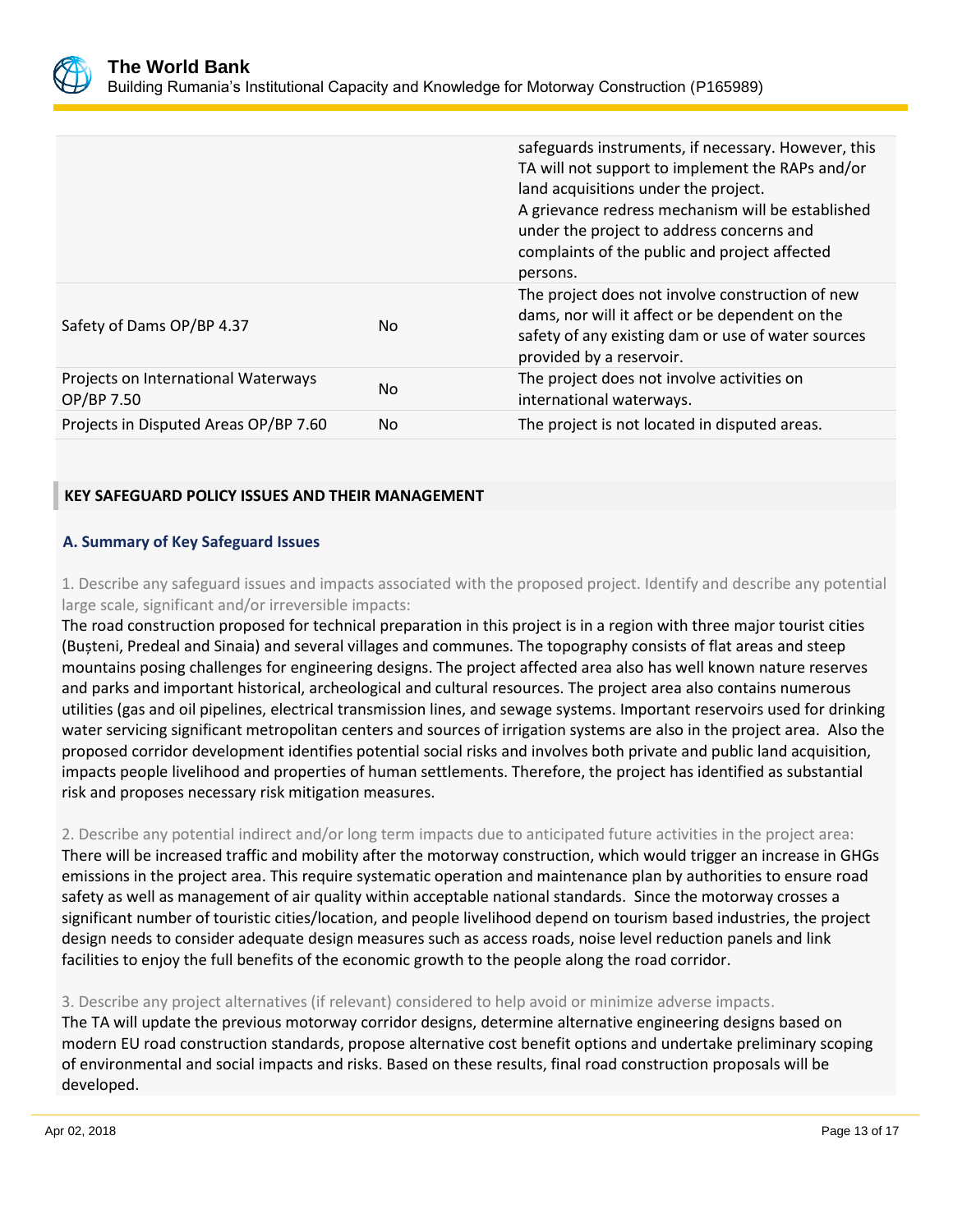

4. Describe measures taken by the borrower to address safeguard policy issues. Provide an assessment of borrower capacity to plan and implement the measures described.

The country has experience in implementing IFI (such as EU and EBRD) supported road projects including in World Bank financed projects. However, the exisitsing capacity on safeguards management among implementing agancies is relatively poor. This TA will support to enhance capacities for the staff of the Project Management Unit (PMU) that will be created within the Ministry of Transport with the necessary skills and knowledge to prepare and implement the project and apply the Bank environmental and social safeguards policies. The TA will support to carry out social and environmental assessments including an ESIA with ESMP and RPF for the project. These instruments will assess all potential environment and social impacts and risks of the project and recommend necessary mitigation measures to address all potential risks through appropriate actions under the proposed project.

5. Identify the key stakeholders and describe the mechanisms for consultation and disclosure on safeguard policies, with an emphasis on potentially affected people.

A range of stakeholders including Civil Service Organizations (CSOs), non-governmental organizations, local government bodies (Municipalities of cities) business associations, resident communities, road users, and other interested parties have been identified. As part of the social and environmental review process, stakeholder consultations were carried out in relevant cities along the project road, and central level at the Ministry. The TORs for ESIA (with ESMP) and RPF have been publicly disclosed including addressing the comments provided by stakeholders during the project preparation consultations.

#### **B. Disclosure Requirements**

**Environmental Assessment/Audit/Management Plan/Other** 

| Date of receipt by the Bank                                   | Date of submission for disclosure                | For category A projects, date of<br>distributing the Executive Summary of<br>the EA to the Executive Directors |
|---------------------------------------------------------------|--------------------------------------------------|----------------------------------------------------------------------------------------------------------------|
| 12-Feb-2018                                                   | 20-Feb-2018                                      | 06-Mar-2018                                                                                                    |
| "In country" Disclosure<br>Romania<br>20-Feb-2018<br>Comments |                                                  |                                                                                                                |
| <b>Resettlement Action Plan/Framework/Policy Process</b>      |                                                  |                                                                                                                |
| Date of receipt by the Bank<br>12-Feb-2018                    | Date of submission for disclosure<br>20-Feb-2018 |                                                                                                                |
| "In country" Disclosure                                       |                                                  |                                                                                                                |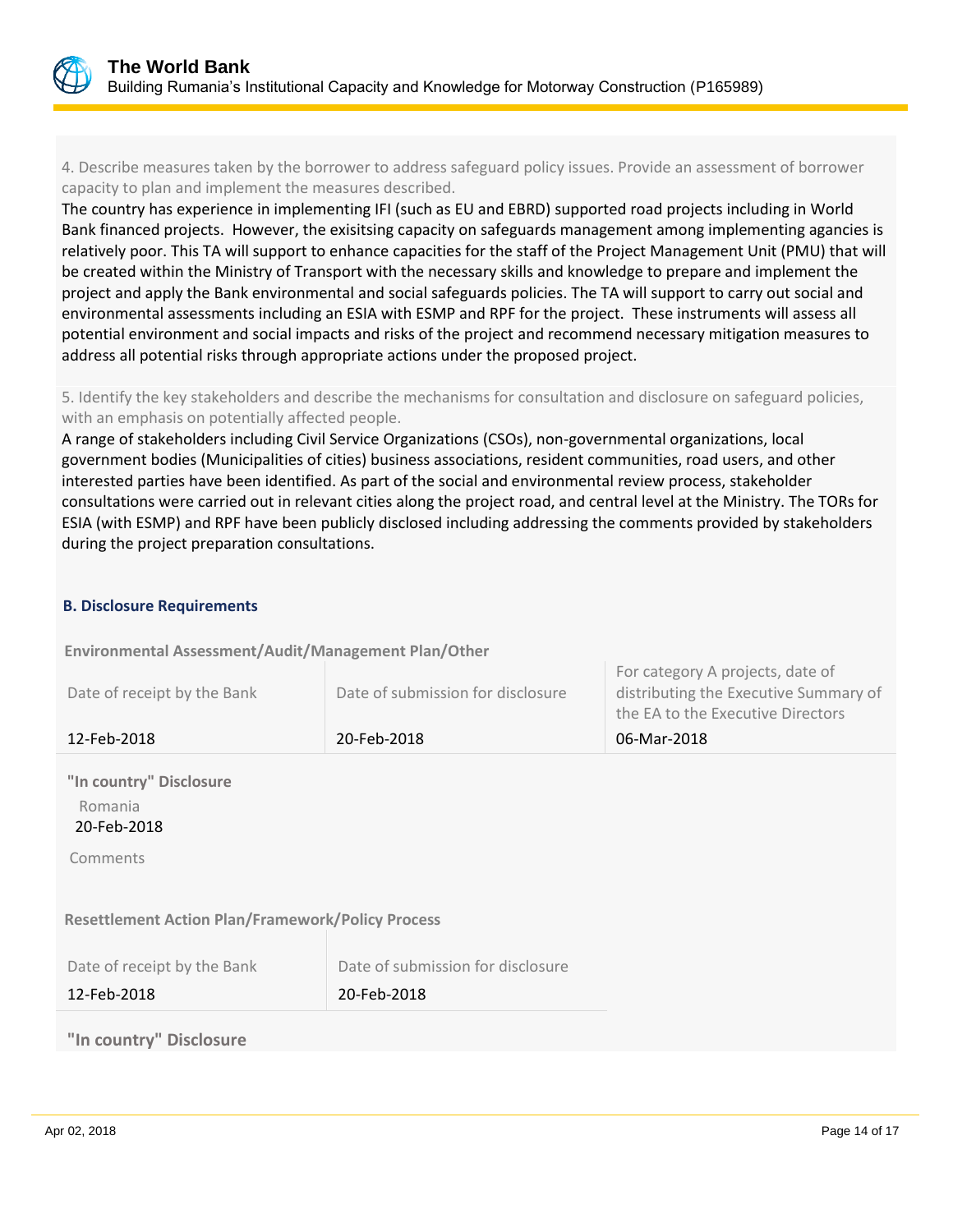

 Romania 20-Feb-2018

Comments

## **C. Compliance Monitoring Indicators at the Corporate Level (to be filled in when the ISDS is finalized by the project decision meeting)**

**OP/BP/GP 4.01 - Environment Assessment** 

```
Does the project require a stand-alone EA (including EMP) report?
No
```
**OP/BP 4.04 - Natural Habitats**

Would the project result in any significant conversion or degradation of critical natural habitats? No

If the project would result in significant conversion or degradation of other (non-critical) natural habitats, does the project include mitigation measures acceptable to the Bank? NA

**OP/BP 4.11 - Physical Cultural Resources**

Does the EA include adequate measures related to cultural property?

#### Yes

Does the credit/loan incorporate mechanisms to mitigate the potential adverse impacts on cultural property? NA

**OP/BP 4.12 - Involuntary Resettlement**

Has a resettlement plan/abbreviated plan/policy framework/process framework (as appropriate) been prepared? No

If yes, then did the Regional unit responsible for safeguards or Practice Manager review the plan? NA

**OP/BP 4.36 - Forests**

Has the sector-wide analysis of policy and institutional issues and constraints been carried out? Yes

Does the project design include satisfactory measures to overcome these constraints?

NA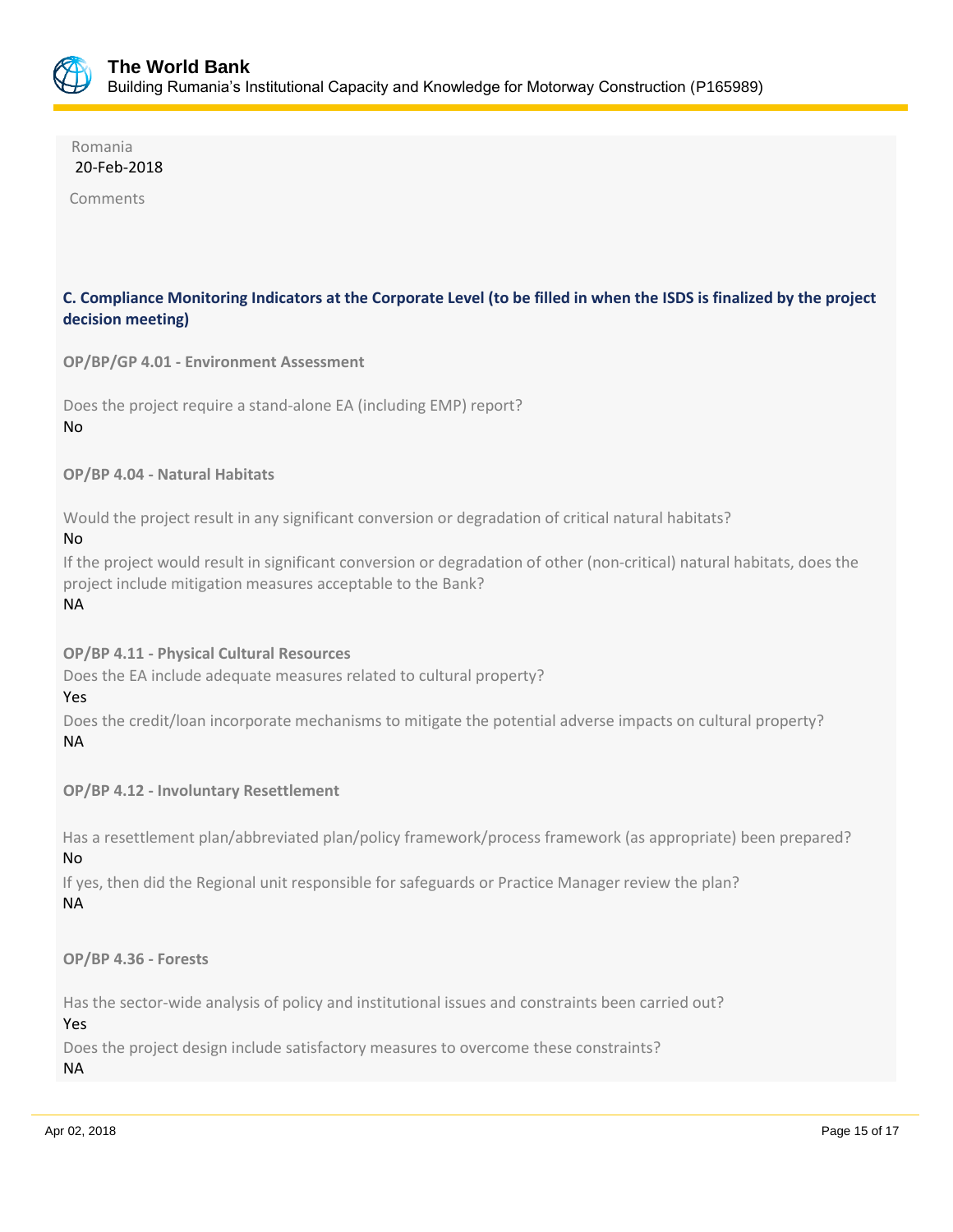

Does the project finance commercial harvesting, and if so, does it include provisions for certification system? No

**The World Bank Policy on Disclosure of Information**

Have relevant safeguard policies documents been sent to the World Bank for disclosure?

Yes

Have relevant documents been disclosed in-country in a public place in a form and language that are understandable and accessible to project-affected groups and local NGOs? Yes

**All Safeguard Policies**

Have satisfactory calendar, budget and clear institutional responsibilities been prepared for the implementation of measures related to safeguard policies?

## Yes

Have costs related to safeguard policy measures been included in the project cost?

## Yes

Does the Monitoring and Evaluation system of the project include the monitoring of safeguard impacts and measures related to safeguard policies?

## Yes

Have satisfactory implementation arrangements been agreed with the borrower and the same been adequately reflected in the project legal documents?

#### Yes

## **CONTACT POINT**

#### **World Bank**

Jean-Francois Marteau Lead Transport Specialist

Mitsuyoshi Asada Sr Transport. Spec.

## **Borrower/Client/Recipient**

Ministry of Public Finance Boni Florinela Cucu General Director boni.cucu@mfinante.gov.ro